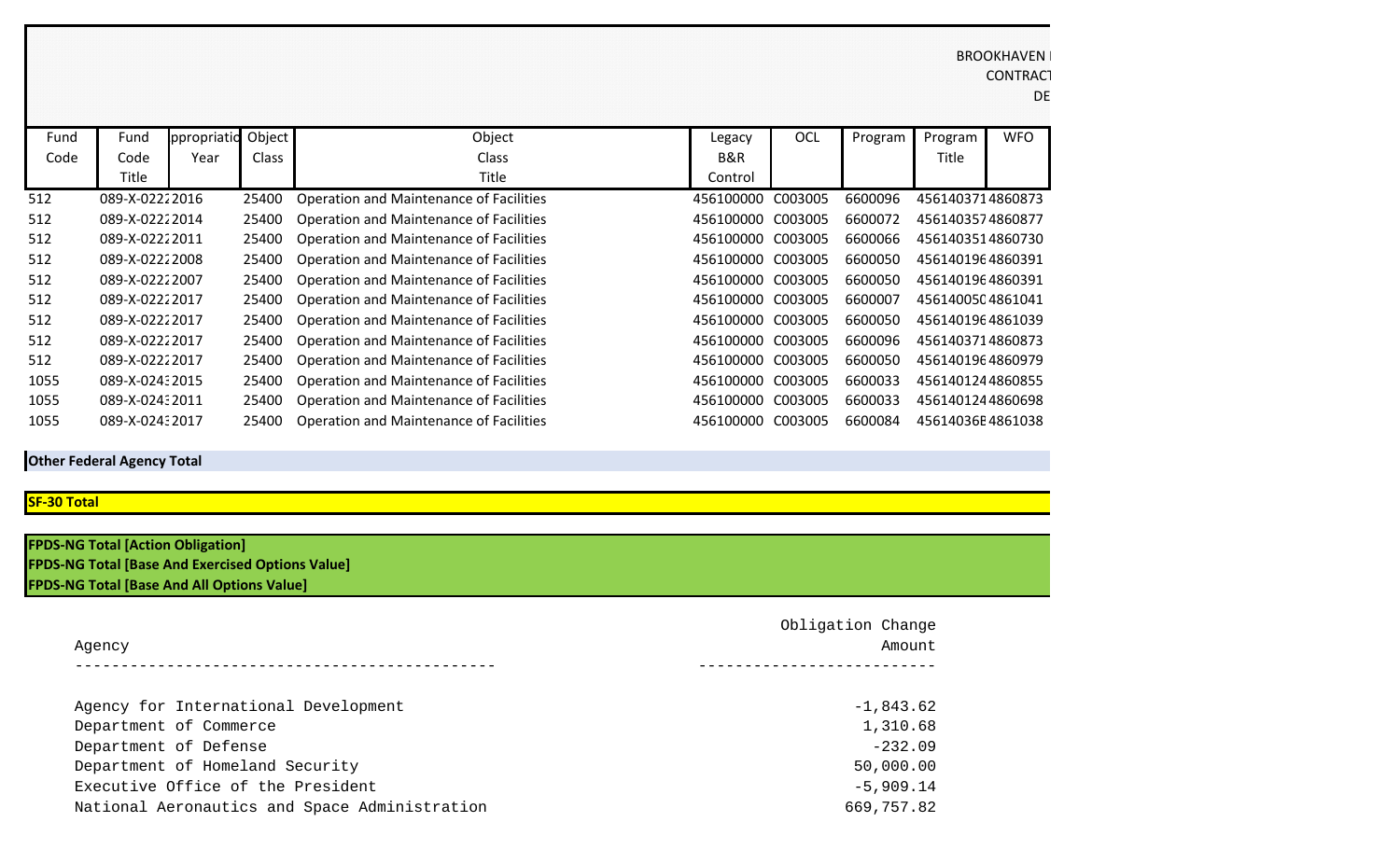|                 | National Reconnaissance Office<br>Nuclear Regulatory Commission |  |  |
|-----------------|-----------------------------------------------------------------|--|--|
|                 |                                                                 |  |  |
|                 | Work for Others Funds Associated with Federal Agencies:         |  |  |
| 51, 425, 155.47 | Total DOE Funds:                                                |  |  |
|                 | Total Non-Appropriated Funds:                                   |  |  |
| 53,269,655.16   | Grand Total:                                                    |  |  |